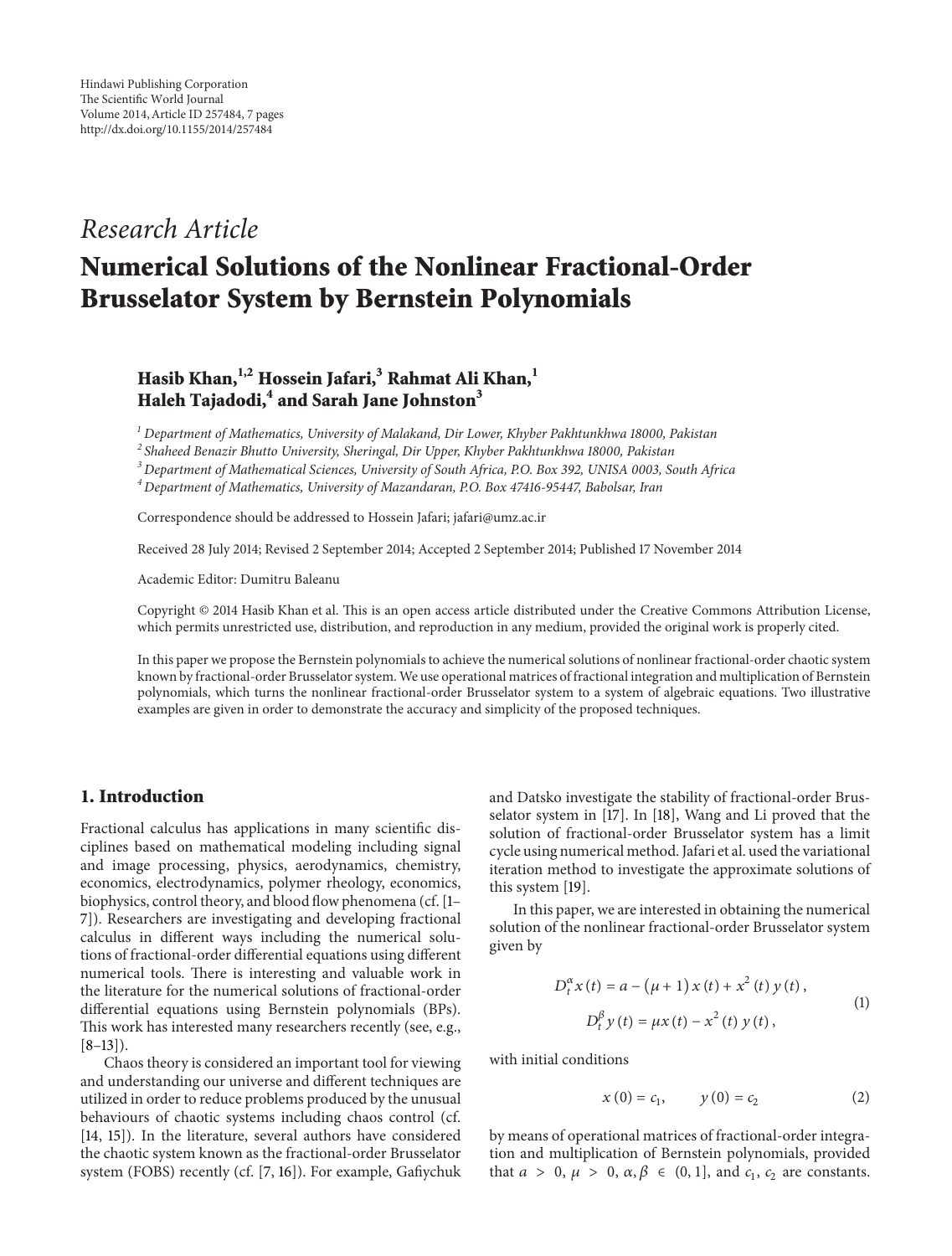2<br>Moreover,  $D^{\alpha}, D^{\beta}$  represent Caputo's derivative of order  $\alpha$ ,  ${L}$ ,  ${L}$ ,  ${L}$  represent<br>, respectively [1, 6], namely, oreove<br>respec  $\mathbf{c}$ 

$$
D_{t}^{\alpha} f(t)
$$
\n
$$
= \begin{cases}\n\frac{1}{\Gamma(n-\alpha)} \int_{0}^{t} \frac{f(\tau)}{(t-\tau)^{1+\alpha-n}} d\tau, & n-1 < \alpha < n, \ n \in \mathbb{N} \\
\frac{d^{n}}{dt^{n}} f(x), & \alpha = n.\n\end{cases}
$$
\n
$$
(3)
$$
\nNote that\n(i)  $D_{t}^{\alpha} C = 0$ ,  $(C \text{ is a constant})$ ,\n
$$
(4)
$$

Note that  $\overline{ }$ 

=

the that

\n(i) 
$$
D_t^{\alpha} C = 0
$$
, (C is a constant),

\n(ii)  $D_t^{\alpha} t^{\beta}$ 

(i) 
$$
D_t^{\alpha} C = 0
$$
, (C is a constant), (4)  
\n(ii)  $D_t^{\alpha} t^{\beta}$   
\n
$$
= \begin{cases}\n0 & \beta \in \mathbb{N}, \ \beta < [\alpha] \\
\frac{\Gamma(\beta + 1)}{\Gamma(1 + \beta - \alpha)} t^{\beta - \alpha}, & \beta \in \mathbb{N}, \ \beta \geq [\alpha] \text{ or } \\
\beta \notin \mathbb{N}, \ \beta > \lfloor \alpha \rfloor,\n\end{cases}
$$
\n(iii)  $I_t^{\alpha} D_t^{\alpha} f(t) = f(t) - \sum_{k=0}^{n-1} f^{(k)}(0^+) \frac{t^k}{k!}, \quad n - 1 < \alpha \leq n,$ \n(6)  
\nwhere  $I_t^{\alpha}$  denotes the fractional Riemann-Liouville integral

[1, 6], namely, denotes the 1<br>nely,<br> $I_t^{\alpha} f(t) = \frac{1}{\Gamma(t)}$  $\mathop{\mathrm{onal}}$  R iemann-Liouville integral<br>  $\frac{1}{1-\alpha}$  *dτ*, α > 0. (7)

denotes the fractional Riemann-Liouville integral  
ely,  

$$
I_t^{\alpha} f(t) = \frac{1}{\Gamma(\alpha)} \int_0^t \frac{f(\tau)}{(t-\tau)^{1-\alpha}} d\tau, \quad \alpha > 0.
$$
 (7)

Detailed explanations regarding the properties of the fractional operators may be found in [1, 6].

In Section 2, we discuss the Bernstein polynomials and their properties. Also, we give the approximation of functions via Bernstein polynomials. In Section 3, we discuss operational matrices for fractional integration and multiplication via Bernstein polynomials. In Section 4, we give a numerical scheme for the Brusselator system based on Bernstein polynomials. In Section 5, illustrative examples are given which demonstrate the accuracy of our scheme based on the operational matrices for fractional-order integration of Bernstein polynomials. In the final section, a summary of the paper is presented.

#### **2. Bernstein Polynomials and Their Properties**

2.1. Definition of Bernstein Polynomials. We consider the **2. Bernstein Polynomials and Their Properties**<br>2.1. Definition of Bernstein Polynomials. We consider the<br>Bernstein polynomials of the mth degree on the interval on  $[0, 1]$  (cf.  $[11]$ ) given by on of Berns<br>olynomials<br>() given by<br> $\lim_{t,m}(t) = \binom{m}{i}$ *nstein Polynomials.* We consider the *n*th degree on the *i*:<br>  $\binom{n}{i} t^{i} (1 + t)^{m-i} = 0 \le i \le m$ 

$$
B_{i,m}(t) = {m \choose i} t^{i} (1-t)^{m-i}, \quad 0 \le i \le m.
$$
 (8)

The Bernstein polynomials satisfy the recursive definition given by the Bernstein polynomials satisfy the recursive definition<br>
en by<br>  $_{i,m}(t) = (1-t) B_{i,m-1}(t) + t B_{i-1,m-1}(t), \quad i = 0, 1, ..., m.$ 

$$
B_{i,m}(t) = (1-t) B_{i,m-1}(t) + t B_{i-1,m-1}(t), \quad i = 0, 1, ..., m.
$$
\n(9)

By using the binomial expansion of  $(1 - t)^{m-i}$ , Bernstein<br>polynomials can be shown in terms of linear combination of<br>the basis functions:<br> $B_{i,m}(t) = \binom{m}{i} t^i (1-t)^{m-i}$ by using the binomial expansion of  $(1 - i)$ , beinstein polynomials can be shown in terms of linear combination of the basis functions:

$$
B_{i,m}(t) = {m \choose i} t^i (1-t)^{m-i}
$$
  
\n
$$
= {m \choose i} t^i \left( \sum_{k=0}^{m-i} (-1)^k {m-i \choose k} t^k \right)
$$
  
\n
$$
= \sum_{k=0}^{m-i} (-1)^k {m \choose i} {m-i \choose k} t^{i+k}, \quad i = 0, 1, ..., m.
$$
  
\n(10)  
\nWe can write the Bernstein polynomials in the form  $B_{i,m}(t) = A_{i+1}T_m(t)$ , for  $i = 0, 1, ..., m$ , where

can write the Bernstein poly<br>  $T_m(t)$ , for  $i = 0, 1, ..., m$ ,  $m$ ,  $n$ ,  $i_{i+1} = \left[0, 0, ..., 0, (-1)^0\right]_i^m$ <sup>1</sup> the form<br> $\frac{1}{2}$ )  $(m-i$ rm  $B_{i,m}(t)$ <br> $\begin{pmatrix} 1 \\ -i \\ 1 \end{pmatrix}$ ,...,

$$
A_{i+1} = \left[0, 0, \dots, 0, (-1)^0 \binom{m}{i}, (-1)^1 \binom{m}{i} \binom{m-i}{1}, \dots, (-1)^{m-i} \binom{m}{i} \binom{m-i}{m-i}\right],
$$
  

$$
(-1)^{m-i} \binom{m}{i} \binom{m-i}{m-i},
$$
  

$$
T_m(x) = \begin{bmatrix} 1 \\ t \\ \vdots \\ t^m \end{bmatrix}.
$$
  
Now if we introduce  $(m + 1) \times (m + 1)$  matrix A in the form

 $+1$ 

Now if we introduce 
$$
(m + 1) \times (m + 1)
$$
 matrix A in the form  
\n
$$
A = \begin{bmatrix} A_1 \\ A_2 \\ \vdots \\ A_{m+1} \end{bmatrix},
$$
\n(12)  
\nthen we have  $\phi(t) = AT_m(t)$ , where  $\phi(t) =$ 

en we have  $\phi(t) = AT_m(t)$ , where  $\phi(t) = \begin{cases} 1, & (12) \\ A_{m+1} \end{cases}$ <br>  $\phi_{0,m}(t), B_{1,m}(t), \ldots, B_{m,m}(t)$  and matrix A is an upper triangular matrix given by<br>triangular matrix given by

$$
A = \begin{bmatrix} (-1)^0 \binom{m}{0} & (-1)^1 \binom{m}{0} \binom{m-0}{1-0} & \cdots & (-1)^{m-0} \binom{m}{0} \binom{m-0}{m-0} \\ \vdots & \vdots & \ddots & \vdots \\ 0 & (-1)^0 \binom{m}{i} & \cdots & (-1)^{m-i} \binom{m}{i} \binom{m-i}{m-i} \\ \vdots & \ddots & \ddots & \vdots \\ 0 & \cdots & 0 & (-1)^m \binom{m}{m} \end{bmatrix},
$$
  
where  $|A| = \Pi_{i=0}^m \binom{m}{i}$ . Thus A is an invertible matrix. (13)

where  $|A| = \prod_{i=0}^{m} \binom{m}{i}$ . Thus *A* is an invertible matrix.<br>
2.2. Approximation of Function. The set of Bernstein polywhere  $|A| = \prod_{i=0}^{m} \binom{m}{i}$ . Thus *A* is an invertible matrix.<br>2.2. *Approximation of Function*. The set of Bernstein polynomials  $\{B_{0,m}, B_{1,m}, \ldots, B_{m,m}\}$  in Hilbert space  $L^2[0, 1]$  is a nomials { $D_{0,m}, D_{1,m}, \ldots, D_{m,n}$ } In Filbert space  $L$  [0, 1] is a<br>complete basis (cf. [20]). Therefore, any function can be<br>represented by Bernstein polynomials by means of<br> $f(t) = \sum_{i=1}^{m} c_i B_{i,m} = C^T \phi$ , (14) represented by Bernstein polynomials by means of

$$
f(t) = \sum_{i=0}^{m} c_i B_{i,m} = C^T \phi,
$$
 (14)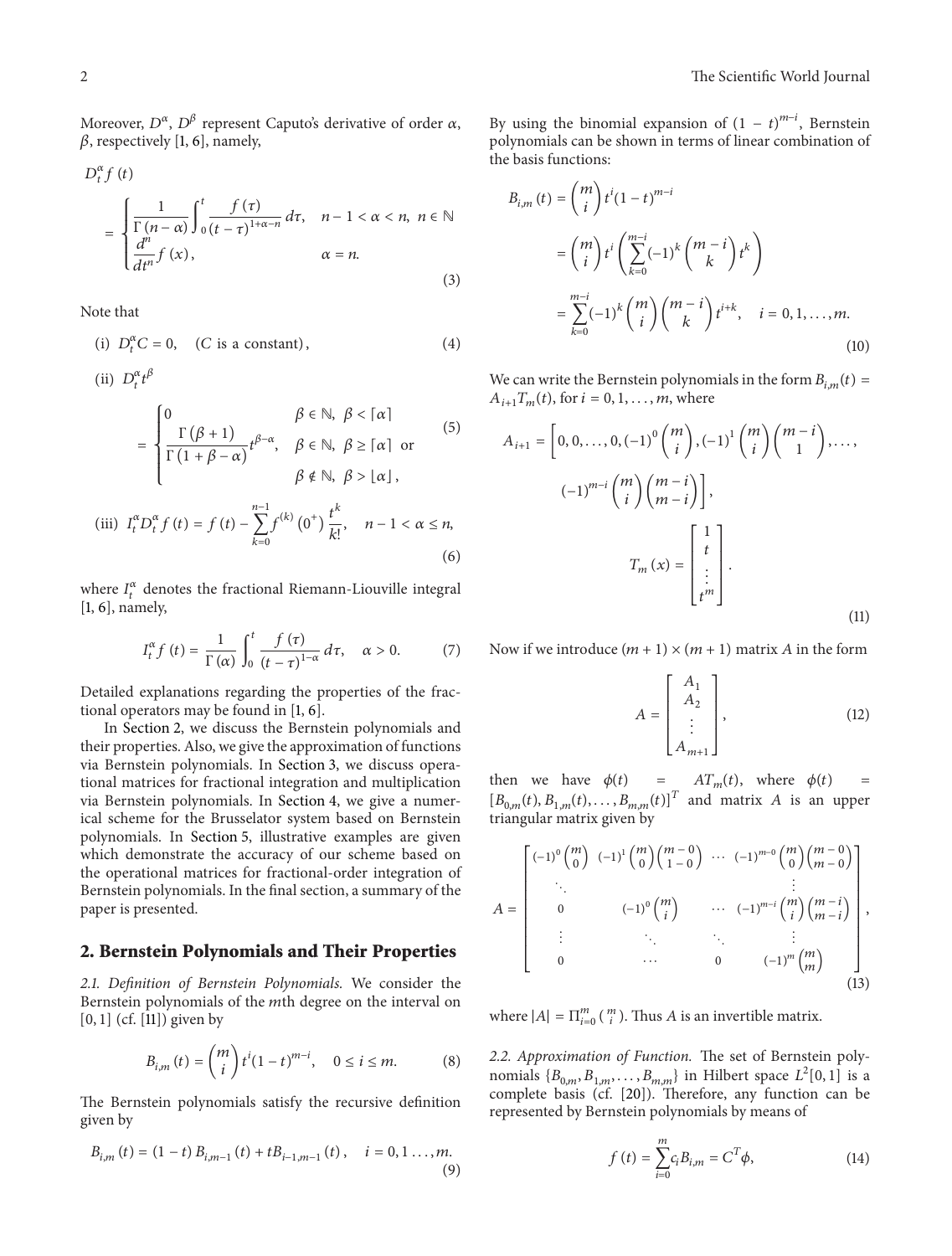The Scientific World Journal<br>where  $\phi^T = [B_{0,m}, B_{1,m}, \dots, B_{m,m}]$  and  $c^T = [c_0, c_1, \dots, c_m]$ . The Scientific World Journa<br>
where  $\phi^T = [B_{0,m}, B_{1,m}, \dots]$ <br>
Then  $c^T$  can be obtained by  $\{a_{1,m}, \ldots, B_{m,m}\}$  and  $\text{gcd}$  by

$$
C^{T} \langle \phi, \phi \rangle = \langle f, \phi \rangle,
$$
 (15)  

$$
f(t) \phi(t)^{T} dt
$$

where

$$
C^{T} \langle \phi, \phi \rangle = \langle f, \phi \rangle, \qquad (15)
$$
  
where  

$$
\langle f, \phi \rangle = \int_{0}^{1} f(t) \phi(t)^{T} dt \qquad (16)
$$

$$
= [\langle f, B_{0,m} \rangle, \langle f, B_{1,m} \rangle, \dots, \langle f, B_{m,m} \rangle],
$$
and  $\langle \phi, \phi \rangle$  is called dual matrix of  $\phi$  which is showed by Q

where lled dual matrix of  $\phi$  which is<br>  $Q = \langle \phi, \phi \rangle = \int_0^1 \phi(t) \phi(t)^T dt$ .

$$
Q = \langle \phi, \phi \rangle = \int_0^1 \phi(t) \phi(t)^T dt.
$$
 (17)  

$$
C^T = \left( \int_0^1 f(t) \phi(t)^T dt \right) O^{-1},
$$
 (18)

Thus

Thus  
\n
$$
C^{T} = \left(\int_{0}^{1} f(t) \phi(t)^{T} dt\right) Q^{-1},
$$
\n(18)  
\nwhere Q is the symmetric  $(m + 1) \times (m + 1)$  matrix where

$$
C = \left(\int_0^1 f(t)\varphi(t) dt\right)Q, \qquad (18)
$$
  
\ne Q is the symmetric  $(m + 1) \times (m + 1)$  matrix where  
\n
$$
(Q)_{i+1,j+1} = \int_0^1 B_{i,m}(t) B_{j,m}(t) dt
$$

$$
= {n \choose i} {n \choose j} \int_0^1 (1-t)^{2n-(i+j)} t^{i+j} dt \qquad (19)
$$

$$
= \frac{{n \choose i} {n \choose j}}{(2n+1) {2n \choose i+j}} \qquad i, j = 0, 1, ..., m.
$$
  
\n**na 1.** Suppose that the function  $y : [0, 1] \rightarrow R$  is  
\n1)-times continuously differentiable, and  $S_m = \text{Span}\{B_{0,m},$ 

**Lemma 1.** *Suppose that the function*  $y : [0,1] \rightarrow R$  *is* **(2n** + 1)  $\begin{pmatrix} 2n \\ i+j \end{pmatrix}$ <br> **emma 1.** Suppose that the function  $y : [0,1] \rightarrow R$  is<br>  $m+1$ -times continuously differentiable, and  $S_m = \text{Span}\{B_{0,m},$ <br>  $1,m, \ldots, B_{m,m}\}$ . If  $C^T \phi$  is the best approximation  $y$  out of  $S_m$ *then*  $\overline{s}$ иис<br>С<sup>Т</sup><br>Тл ..<br>)1 at the function  $y : [0,1] \rightarrow K$  is<br>  $s$ ly differentiable, and  $S_m = \text{Span}\{B_{0,m},\}$ <br>
is the best approximation  $y$  out of  $S_m$ <br>  $\frac{\hat{k}}{(m+1)! \sqrt{2m+3}}$ , (20)

then  
\n
$$
\|y - C^T \phi\|_{L^2[0,1]} \le \frac{\hat{k}}{(m+1)! \sqrt{2m+3}},
$$
\n(20)  
\nwhere  $\hat{k} = \max_{t \in [0,1]} |f^{m+1}(t)|$ .

*Proof.* See [9].

### **3. Operational Matrix of Bernstein Polynomials**

*3.1. Operational Matrix for Fractional Integration Based on Bernstein Polynomials.* The operational matrices of fractional **Bernstein Polynomials**<br>3.1. Operational Matrix for Fractional Integration Based on<br>Bernstein Polynomials. The operational matrices of fractional<br>integration of the vector  $\Phi(t)$  can be approximated (cf. [21]) as follows:  $\frac{1}{6}$ .<br> $\frac{1}{6}$ The operational matrices of fractional<br>
r  $\Phi(t)$  can be approximated (cf. [21])<br>
r  $\Phi'(t) \simeq I^{\alpha} \phi(t)$ , (21) integration of the vector  $\Phi(t)$  can be approximated (cf. [2I])<br>
as follows:<br>  ${}_{0}I_{t}^{\alpha} \phi(t) \simeq I^{\alpha} \phi(t)$ , (21)<br>
where  $I^{\alpha}$  is the  $(m+1) \times (m+1)$  Riemann-Liouville fractional

$$
{}_{0}I_{t}^{\alpha}\phi(t) \simeq I^{\alpha}\phi(t), \qquad (21)
$$

where  $I^{\alpha}$  is the  $(m+1) \times (m+1)$  Riemann-Liouville fractional<br>operational matrix of integration for Bernstein polynomials.<br>By the use of (7), we have<br> $I_t^{\alpha} \phi(t) = \frac{1}{\Gamma(\alpha)} \int_0^t (t-\tau)^{\alpha-1} \phi_m(\tau) d\tau = \frac{1}{\Gamma(\alpha)} t^{\alpha-1} * \phi(t$ By the use of (7), we have rh<br>pe<br>y ere  $I^{\alpha}$  is the  $(m+1) \times (m+1)$  Riemann-Liouvil<br>
erational matrix of integration for Bernstein p<br>
the use of (7), we have<br>  $\int_{t}^{\alpha} \phi(t) = \frac{1}{\Gamma(\alpha)} \int_{0}^{t} (t - \tau)^{\alpha-1} \phi_m(\tau) d\tau = \frac{1}{\Gamma(\alpha)} t$ 

$$
{}_{0}I_{t}^{\alpha}\phi(t)=\frac{1}{\Gamma(\alpha)}\int_{0}^{t}\left(t-\tau\right)^{\alpha-1}\phi_{m}\left(\tau\right)d\tau=\frac{1}{\Gamma(\alpha)}t^{\alpha-1}*\phi\left(t\right),\tag{22}
$$

where the operator <sup>∗</sup> denotes the convolution product. By Γwhere the operator  $*$  denotes the convolution<br>substituting  $\phi(t) = AT_m(t)$  and from (5) we get where the operat<br>
ubstituting  $\phi(t)$ <br>  $\frac{1}{\Gamma(\alpha)} t^{\alpha-1} * \phi(t)$ 

substituting 
$$
\varphi(t) = A I_m(t)
$$
 and from (5) we get  
\n
$$
\frac{1}{\Gamma(\alpha)} t^{\alpha-1} * \varphi(t)
$$
\n
$$
= \frac{1}{\Gamma(\alpha)} t^{\alpha-1} * (AT_m(t)) = \frac{1}{\Gamma(\alpha)} A (t^{\alpha-1} * T_m(t))
$$
\n
$$
= \frac{A}{\Gamma(\alpha)} [t^{\alpha-1} * 1, t^{\alpha-1} * t, ..., t^{\alpha-1} * t]^T
$$
\n
$$
= A [I^{\alpha} 1, I^{\alpha} t, ..., I^{\alpha} t^m]^T
$$
\n
$$
= A \left[ \frac{0!}{\Gamma(\alpha+1)} t^{\alpha}, \frac{1!}{\Gamma(\alpha+2)} t^{\alpha+1}, ..., \frac{m!}{\Gamma(\alpha+m+1)} t^{\alpha+m} \right]^T
$$
\n
$$
= AD\overline{T}_m,
$$
\n(23)  
\nwhere *D* is  $(m+1) \times (m+1)$  matrix and *D* and  $\overline{T}_m$  are given  
\nby

by  $(m+1) \times (m+1)$  matrix and D<br>  $\frac{0!}{\Gamma(\alpha+1)}$  0 ... 0 1! $\overline{n}$ 

by  
\nby  
\n
$$
D = \begin{bmatrix}\n\frac{0!}{\Gamma(\alpha + 1)} & 0 & \cdots & 0 \\
0 & \frac{1!}{\Gamma(\alpha + 2)} & \cdots & 0 \\
\vdots & \vdots & \ddots & \vdots \\
0 & 0 & \cdots & \frac{m!}{\Gamma(\alpha + m + 1)}\n\end{bmatrix},
$$
\n(24)  
\n
$$
\overline{T}_m = \begin{bmatrix} t^{\alpha} \\
t^{\alpha+1} \\
\vdots \\
t^{\alpha+m}\n\end{bmatrix}.
$$
\nNow we approximate  $t^{k+\alpha}$  by  $m + 1$  terms of the Bernstein

basis:  $e^{kt+\alpha}$  by  $m + 1$  terms of the Bernstein<br>  $e^{kt+\alpha} \approx E_i^T \phi_m(t)$ . (25)

$$
t^{\alpha+i} \simeq E_i^T \phi_m(t) \,. \tag{25}
$$

We have

 $\Box$ 

$$
t^{\alpha+i} \approx E_i^T \phi_m(t).
$$
 (25)  
We have  

$$
E_i = Q^{-1} \left( \int_0^1 t^{\alpha+i} \phi(t) dt \right)
$$

$$
= Q^{-1} \left[ \int_0^1 t^{\alpha+i} B_{0,m}(t) dt, \int_0^1 t^{\alpha+i} B_{1,m}(t) dt, ..., \int_0^1 t^{\alpha+i} B_{m,m}(t) dt \right]^T
$$

$$
= Q^{-1} \overline{E}_i,
$$
  
where  $\overline{E}_i = [\overline{E}_{i,0}, \overline{E}_{i,1}, ..., \overline{E}_{i,m}]$  and

Γ

$$
= Q^{-1} \overline{E}_i,
$$
  
\n
$$
\overline{E}_i = [\overline{E}_{i,0}, \overline{E}_{i,1}, \dots, \overline{E}_{i,m}] \text{ and}
$$
  
\n
$$
\overline{E}_{i,j} = \int_0^1 t^{\alpha + i} B_{i,j}(t) dt = \frac{m! \Gamma(i + j + \alpha + 1)}{j! \Gamma(i + m + \alpha + 2)},
$$
  
\n $i, j = 0, 1, \dots, m.$  (27)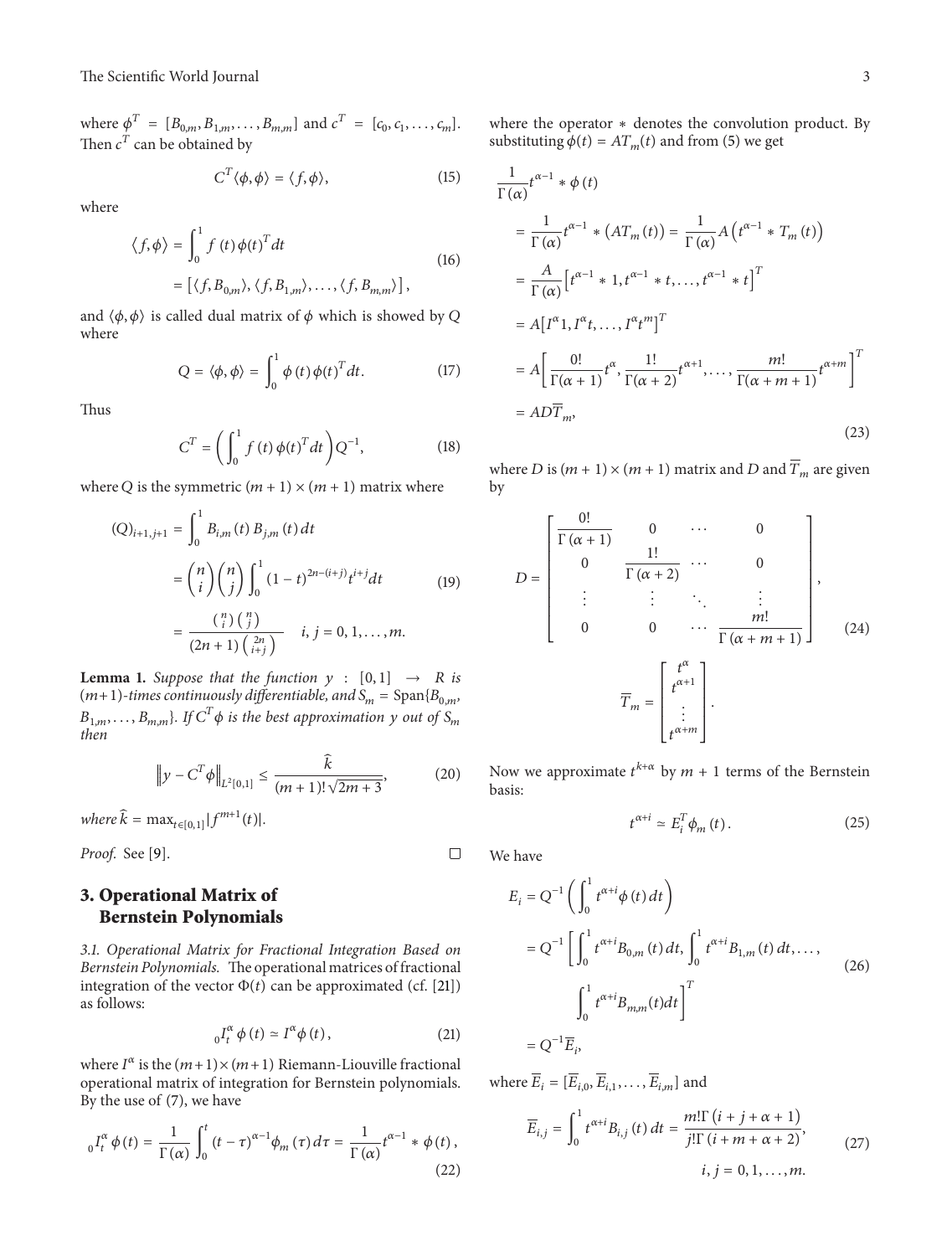Then  $E$  is  $(m + 1) \times (m + 1)$  matrix that has vector  $Q^{-1} \overline{E}_i$  for *E* is  $(m + 1) \times (m + 1)$  matrix that has vecto<br>lumns. Therefore, we can write<br> $I^{\alpha} \phi(t) = AD \Big[ E_0^T \phi(t), E_1^T \phi(t), \dots, E_m^T \phi(t) \Big]$ 

th columns. Therefore, we can write  
\n
$$
I^{\alpha}\phi(t) = AD \Big[ E_0^T \phi(t), E_1^T \phi(t), \dots, E_m^T \phi(t) \Big]^T
$$
\n
$$
= ADE^T \phi(t).
$$
\nFinally, we obtain  
\n
$$
{}_0I_t^{\alpha} \phi(t) \approx I^{\alpha} \phi(t), \qquad (29)
$$

Finally, we obtain

$$
{}_{0}I_{t}^{\alpha} \phi(t) \simeq I^{\alpha} \phi(t), \qquad (29)
$$
\n
$$
I^{\alpha} - \Delta D^{E} \qquad (30)
$$

where

$$
I^{\alpha} = ADE \tag{30}
$$

is called fractional integration within the operational matrix.

*3.2. Operational Matrix of Multiplication.* It is always necesis called fractional integration within the operational matrix.<br>3.2. Operational Matrix of Multiplication. It is always necessary to assess the product of  $\phi(t)$  and  $\phi(t)^T$ , which is called the product matrix for the Bernstein polynomial basis. The 3.2. Operational Matrix of Multiplication. It is alwe<br>sary to assess the product of  $\phi(t)$  and  $\phi(t)^T$ , which<br>the product matrix for the Bernstein polynomial l<br>operational matrices for the product  $\hat{C}$  are given by sary to assess the product of  $\phi(t)$  and  $\phi(t)^T$ , which is called oduct of  $\phi(t)$  and  $\phi(t)^T$ , which is called<br>for the Bernstein polynomial basis. The<br>for the product  $\widehat{C}$  are given by<br> $T \phi(t) \phi(t)^T \simeq \phi(t)^T \widehat{C}$ , (31) operational matrices for the product  $\widehat{C}$  are given<br> $C^T \phi(t) \phi(t)^T \simeq \phi(t)^T \widehat{C}$ ,<br>where  $\widehat{C}$  is  $(m + 1) \times (m + 1)$  matrix. So we have

$$
C^T \phi(t) \phi(t)^T \simeq \phi(t)^T \widehat{C}, \tag{31}
$$

ere  $\widehat{C}$  is  $(m)$ <br> $\frac{T}{\phi}(t)$   $\phi(t)$ 

where 
$$
\widehat{C}
$$
 is  $(m + 1) \times (m + 1)$  matrix. So we have  
\n
$$
C^T \phi(t) \phi(t)^T = C^T \phi(t) (T_m(t)^T A^T)
$$
\n
$$
= [C^T \phi(t), t (C^T \phi_m(t)), \dots, t^m (C^T \phi_m(t))] A^T
$$
\n
$$
= \left[ \sum_{i=0}^n c_i B_{i,m}(t), \sum_{i=0}^n c_i t B_{i,m}(t), \dots, \sum_{i=0}^n c_i t^m B_{i,m}(t) \right].
$$
\nNow, we approximate all functions  $t^k B_{i,n}(t)$  in terms of  $\{B_{i,m}\}_{i=0}^m$  for  $i, k = 0, 1, \dots, m$ . From (14), we have

nate all functions  $t^k B_{i,n}(t)$  in terms of<br>1,..., *m*. From (14), we have<br> $t^k B_{i,m}(t) \simeq e_{k,i}^T \phi_m(t)$ , (33) all func<br>.., *m*. Fro<br> $_{i,m}(t) \simeq e$ 

$$
t^{k} B_{i,m} (t) \approx e_{k,i}^{T} \phi_{m} (t),
$$
 (33)  

$$
\vdots
$$

$$
t^{k} B_{i,m} (t) \approx e_{k,i}^{T} \phi_{m} (t),
$$
 (33)

 ${}_{\{B_{i,m}\}_{i=0}}$  for  $i, \kappa = 0, 1, ..., m$ . From (14), we have<br>  $t^{k}B_{i,m}(t) \approx e_{k,i}^{T}\phi_{m}(t)$ , (33)<br>
where  $e_{k,i} = [e_{k,i}^{0}, e_{k,i}^{1}, ..., e_{k,i}^{m}]^{T}$ . Then we obtain the compo $t^k B_{i,m}(t) \approx$ <br>where  $e_{k,i} = [e_{k,i}^0, e_{k,i}^1, \dots, e_{k,i}^m]^T$ <br>nents of the vector of  $e_{k,i}$  where where  $e_{k,i} = [e_{k,i}^0, e_{k,i}^1, \dots, e_{k,i}^m]^T$ .<br>
nents of the vector of  $e_{k,i}$  where<br>  $e_{k,i}^j = Q^{-1} \left( \int_a^1 t^k B_{i,m}(t) \phi(t) dt \right)$ 

$$
e_{k,i}^{j} = Q^{-1} \left( \int_{0}^{1} t^{k} B_{i,m}(t) \phi(t) dt \right)
$$
  
\n
$$
= Q^{-1} \left[ \int_{0}^{1} t^{k} B_{i,m}(t) B_{0,m}(t) dt, \int_{0}^{1} t^{k} B_{i,m}(t) B_{1,m}(t) dt, \dots, t^{k} B_{i,m}(t) B_{m,m}(t) dt \right]^{T}
$$
  
\n
$$
= \frac{Q^{-1}}{2m + k + 1} \left[ \frac{\binom{m}{0}}{\binom{2m + k}{i + k + 1}}, \frac{\binom{m}{1}}{\binom{2m + k}{i + k + 1}}, \dots, \frac{\binom{m}{m}}{\binom{2m + k}{i + k + m}} \right]^{T}
$$
  
\n $i, k = 0, 1, \dots, m.$   
\n(34)

Thus we obtain

Thus we obtain  
\n
$$
\sum_{i=0}^{n} c_i t^k B_{i,m}(t)
$$
\n
$$
= \sum_{i=0}^{n} c_i \left( \sum_{j=0}^{n} e_{k,i}^j B_{j,m}(t) \right) = \sum_{j=0}^{n} B_{j,m}(t) \left( \sum_{i=0}^{n} c_i e_{k,i}^j \right)
$$
\n
$$
= \phi_m(t)^T \left[ \sum_{i=0}^{n} c_i e_{k,i}^0, \sum_{i=0}^{n} c_i e_{k,i}^1, \dots, \sum_{i=0}^{n} c_i e_{k,i}^m \right]^T
$$
\n
$$
= \phi_m(t)^T \left[ e_{k,0}, e_{k,1}, \dots, e_{k,m} \right] C = \phi_m(t)^T V_{k+1} C,
$$
\nwhere  $V_{k+1}$  ( $k = 0, 1, \dots, m$ ) is an  $(m+1) \times (m+1)$  matrix that  
\nhas vectors  $e_{k,i}$  ( $i = 0, 1, \dots, m$ ) given for each column. If we

=  $\phi_m(t)^T$  [ $e_{k,0}, e_{k,1}, \ldots, e_{k,m}$ ]  $C = \phi_m(t)^T V_{k+1} C$ ,<br>where  $V_{k+1}$  ( $k = 0, 1, \ldots, m$ ) is an  $(m+1) \times (m+1)$  matrix that<br>has vectors  $e_{k,i}$  ( $i = 0, 1, \ldots, m$ ) given for each column. If we<br>choose an  $(m+1) \times (m+1)$  matrix  $\$ then from (32) and (35) we can write has vectors  $e_{k,i}$   $(i = 0, 1, ..., m)$  given for each column. If we = 0, 1, ..., *m*) given for ea<br>  $\times$  (*m* + 1) matrix  $\overline{C}$  = [ $V_1 c$ ]<br>
(35) we can write

$$
C^T \phi(t) \phi(t)^T \simeq \phi(t)^T \overline{C} A^T, \qquad (36)
$$

then from (32) and (35) we can write<br>  $C^T \phi(t) \phi(t)^T \simeq \phi(t)^T \overline{C} A^T$ , (36)<br>
and therefore we obtain the operational matrix of product,<br>  $\widehat{C} = \overline{C} A^T$ . and therefore we obtain the operational matrix of products<br>  $\widehat{C} = \overline{C}A^T$ .<br> **Corollary 2.** If  $y(t) = C^T \phi(t)$ , consequently one can get the  $\mathbf{e}$ 

and therefore we obtain therefore we obtain the  $\widehat{C} = \overline{C}A^T$ .<br> **Corollary 2.** If  $y(t) = C^T$ <br> *approximate function for*  $y^k$ *approximate function for*  $y^k(t)$ , using Bernstein polynomials by  $C^T \phi(t)$ , consequently one can get the<br>
r y<sup>k</sup>(t), using Bernstein polynomials by<br>
<sup>k</sup> (t) =  $\phi(t)^T \widetilde{C}_k$ , (37)

$$
y^{k}(t) = \phi(t)^{T} \widetilde{C}_{k}, \qquad (37)
$$

*where*  $\widetilde{C}_k = \widehat{C}^{k-1}C$  *and*  $\widehat{C}$  *is*  $(m + 1) \times (m + 1)$  *operational matrix of product using Bernstein polynomials.*

*Proof.* This arises obviously from [8]. 
$$
\Box
$$

## **4. Numerical Solution of Nonlinear Fractional-Order Brusselator Systems Using Bernstein Polynomials**

In this paper, we employ the Bernstein polynomials for solving the nonlinear fractional-order Brusselator systems given in (1). Firstly, we expand the fractional derivative in (1) In this paper, we employ the Bernstein<br>solving the nonlinear fractional-order B<br>given in (1). Firstly, we expand the fraction<br>by the Bernstein basis  $\phi$  as follows. Taking Fractional-order Brusselator systems<br>
xpand the fractional derivative in (1)<br>
as follows. Taking<br>  $x(t) = K^T \phi(t)$ , (38)

$$
D^{\alpha} x(t) = K^T \phi(t),
$$
\n(38)

where

$$
D^{\alpha} x(t) = K^{T} \phi(t),
$$
 (38)  

$$
K^{T} = [k_{0}, k_{1},...,k_{m}],
$$

$$
\phi^{T} = [B_{0,m}, B_{1,m},...,B_{m,m}],
$$
 (39)

are unknowns, and using initial conditions (2), (6), and (30),  $\phi^T = [$ <br>are unknowns, and usin<br>we approximate  $x(t)$  by  $\varphi$  = [ $D_{0,m}, D_{1,m}, \ldots, D_{m,m}$ ],<br>
re unknowns, and using initial conditions (2), (6), and (30<br>
re approximate  $x(t)$  by<br>  $x(t) = {}_0I_t^{\alpha} D_t^{\alpha} x(t) + x(0) \approx (K^T I^{\alpha} + d^T) \phi(t) = G_{\alpha}^T \phi(t)$ ,

$$
x(t) = {}_0I_t^{\alpha} D_t^{\alpha} x(t) + x(0) \approx \left(K^T I^{\alpha} + d^T\right) \phi(t) = G_{\alpha}^T \phi(t),
$$
\n(40)  
\nwhere  $(K^T I^{\alpha} + d^T) = G_{\alpha}^T$  and  $I^{\alpha}$  is the fractional operational matrix of integration of order  $\alpha$  and

 $G_{\alpha}^{T}$  and  $I^{\alpha}$  is the fractional operational<br>of order  $\alpha$  and<br> $I^{T} = [x_0, x_0, \dots, x_0]$ . (41)

$$
d^{T} = [x_0, x_0, \dots, x_0]. \tag{41}
$$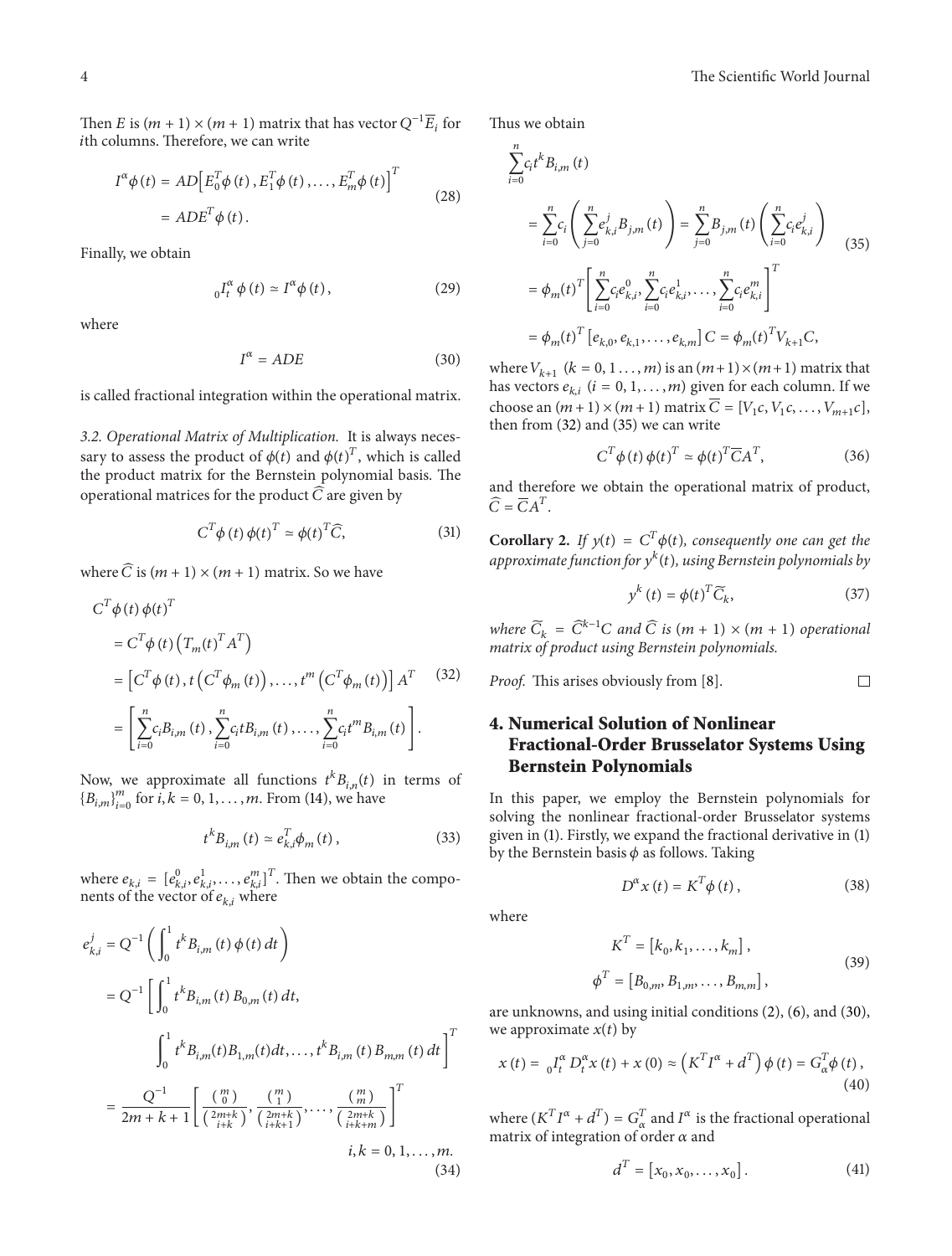

mials as imilarly, we approximate  $y(t)$  from (1) by Bernstein polyno<br>
ials as<br>  $y(t) = {}_0I_t^{\beta} D_t^{\beta} x(t) + y(0) \approx (R^T I^{\beta} + d_2^T) \phi(t) = H_{\beta}^T \phi(t)$ ,

$$
y(t) = {}_0I_t^{\beta} D_t^{\beta} x(t) + y(0) \approx \left( R^T I^{\beta} + d_2^T \right) \phi(t) = H_{\beta}^T \phi(t),
$$
\n(42)  
\nwhere  $(R^T I^{\beta} + d^T) = H_{\beta}^T$  and  $I^{\beta}$  is the fractional operational

 $y(t) = {}_0I_t^r D_t^r x(t) + y(0) \approx (R^r I^r)$ <br>where  $(R^T I^\beta + d^T) = H_\beta^T$  and  $I^\beta$  is t<br>matrix of integration of order  $\beta$  and =  $H_{\beta}^{T}$  and  $I^{\beta}$  is the fractional operational<br>n of order  $\beta$  and<br> $d_{2}^{T} = [y_0, y_0, \dots, y_0].$  (43)

$$
d_2^T = [y_0, y_0, \dots, y_0].
$$
 (43)

Substituting (38), (40), and (42) into (1), we get

$$
d_2^T = [y_0, y_0, \dots, y_0].
$$
\n(43)  
\n
$$
\text{estituting (38), (40), and (42) into (1), we get}
$$
\n
$$
K^T \phi(t) = A^T \phi(t) - (\mu + 1) G_\alpha^T \phi(t)
$$
\n
$$
+ H_\beta^T \phi(t) G\phi(t) \phi^T(t) G_\alpha^T,
$$
\n(44)  
\n
$$
R^T \phi(t) = \mu G_\alpha^T \phi(t) - H_\beta^T \phi(t) G_\alpha^T \phi(t) \phi^T(t) G.
$$
\nw using matrix of multiplication (36) in (44) we have

\n
$$
K^T \phi(t) = A^T \phi(t) - (\mu + 1) G^T \phi(t) + \phi^T(t) \widehat{H} \widehat{G} G.
$$

Now using matrix of multiplication (36) in (44) we have

$$
R^{T}\phi(t) = \mu G_{\alpha}^{T}\phi(t) - H_{\beta}^{T}\phi(t) G_{\alpha}^{T}\phi(t) \phi^{T}(t) G.
$$
  
\n*w* using matrix of multiplication (36) in (44) we have  
\n
$$
K^{T}\phi(t) = A^{T}\phi(t) - (\mu + 1) G_{\alpha}^{T}\phi(t) + \phi^{T}(t) \widehat{H}\widehat{G}G,
$$
\n
$$
R^{T}\phi(t) = \mu G_{\alpha}^{T}\phi(t) - \phi^{T}(t) \widehat{H}\widehat{G}G,
$$
\n*(45)*  
\n*(45)*  
\n*(46)*  
\n*(47)*  
\n*(47)*  
\n*(48)*  
\n*(49)*  
\n*(49)*  
\n*(45)*  
\n*(45)*  
\n*(49)*  
\n*(49)*  
\n*(49)*  
\n*(49)*  
\n*(49)*  
\n*(49)*  
\n*(49)*  
\n*(49)*  
\n*(49)*  
\n*(49)*  
\n*(49)*  
\n*(49)*  
\n*(49)*  
\n*(49)*  
\n*(49)*  
\n*(49)*  
\n*(49)*  
\n*(49)*  
\n*(49)*  
\n*(49)*  
\n*(49)*  
\n*(49)*  
\n*(49)*  
\n*(49)*  
\n*(49)*  
\n*(49)*  
\n*(49)*  
\n*(49)*  
\n*(49)*  
\n*(49)*  
\n*(49)*  
\n*(49)*  
\n*(49)*  
\n*(49)*  
\n*(49)*  
\n*(49)*  
\n*(49)*  
\n*(49)*  
\n*(49)*  
\n*(49)*  
\n*(49)*  
\n*(49)*  
\n*(49)*  
\n*(49)*  
\n*(49)*  
\n*(49)*  
\n*(49*

which yields the system

h yields the system  
\n
$$
\left(K^T - A^T + (\mu + 1) G^T_{\alpha} - G^T_{\alpha} \widehat{G}^T \widehat{H}^T \right) \phi(t) = 0,
$$
\n
$$
\left(R^T - \mu G^T_{\alpha} + G^T_{\alpha} \widehat{G}^T \widehat{H}^T \right) \phi(t) = 0.
$$
\n(46)

Using the independent property of Bernstein polynomials we obtain  $\kappa$  –  $\mu$ G<sub> $\alpha$ </sub> + G<sub> $\alpha$ </sub>G  $H$  )  $\varphi$  ( $t$ ) = 0.<br>
lependent property of Bernstein poly:<br>  $T - A^T + (\mu + 1) G_{\alpha}^T - G_{\alpha}^T \widehat{G}^T \widehat{H}^T = 0$ ,  $\ddot{\phantom{0}}$ 

Using the independent property of Bernstein polynomials we obtain  
\n
$$
K^{T} - A^{T} + (\mu + 1) G_{\alpha}^{T} - G_{\alpha}^{T} \widehat{G}^{T} \widehat{H}^{T} = 0,
$$
\n
$$
R^{T} - \mu G_{\alpha}^{T} + G_{\alpha}^{T} \widehat{G}^{T} \widehat{H}^{T} = 0.
$$
\nSolving this system for the vectors *K*, *R*, we can approximate

 $x(t)$  and  $y(t)$  from (40) and (42) respectively.

### **5. Illustrative Examples**

Below we use the presented approach to solve two examples.

*Example 3.* We consider fractional-order Brusselator system<br>given in [19] by<br> $D_t^{\alpha} x(t) = -2x(t) + x(t)^2 y(t)$ , given in [19] by

$$
D_{t}^{\alpha} x(t) = -2x(t) + x(t)^{2} y(t),
$$
  
\n
$$
D_{t}^{\beta} y(t) = x(t) - x(t)^{2} y(t),
$$
\n(48)

with initial conditions  $x(0) = 1$  and  $y(0) = 1$ .

Figure 1 presents comparison between exact solution and approximate solution obtained by the help of Bernstein with initial conditions  $x(0) = 1$  and  $y(0) = 1$ .<br>Figure 1 presents comparison between exact solution and<br>approximate solution obtained by the help of Bernstein<br>polynomials for  $x(t)$ ,  $y(t)$  at  $\alpha = 1$ ,  $\beta = 1$  when  $m = 8,$ Figure 2 presents comparison between the exact solution and Figure 1 presents comparison between exact solution and approximate solution obtained by the help of Bernstein polynomials for  $x(t)$ ,  $y(t)$  at  $\alpha = 1$ ,  $\beta = 1$  when  $m = 8$ , 12. Figure 2 presents comparison between the exa be proximate solution obtained by the help ynomials for  $x(t)$ ,  $y(t)$  at  $\alpha = 1$ ,  $\beta = 1$  wlure 2 presents comparison between the exaction by Bernstein polynomental at  $m = 12$  and different values of  $\alpha$  and  $\beta$ .

*Example 4.* We demonstrate accuracy of the presented Example 4. We demonstrate accuracy of the presented<br>numerical scheme by considering the fractional-order Brus-<br>selator system given in [19] by<br> $D^{\alpha}x(t) = 0.5 - 1.1x(t) + x(t)^2y(t)$ , selator system given in [19] by  $\frac{1}{x}$  (resp. 1)<br>given<br> $\frac{x(t)}{t}$ givei

$$
D^{\alpha} x(t) = 0.5 - 1.1x(t) + x(t)^{2} y(t),
$$
  
\n
$$
D^{\beta} y(t) = 0.1x(t) - x(t)^{2} y(t),
$$
\n(49)

with initial conditions  $x(0) = 0.4$  and  $y(0) = 1.5$ .

Figure 3 demonstrates the exact solution together with with initial conditions  $x(0) = 0.4$  and  $y(0) = 1.5$ .<br>Figure 3 demonstrates the exact solution together with<br>the approximate solutions  $x(t)$ ,  $y(t)$  for  $\alpha$ ,  $\beta = 1$  and different with initial conditions  $x(0) = 0.4$  and  $y(0) = 1.5$ .<br>Figure 3 demonstrates the exact solution together with<br>the approximate solutions  $x(t)$ ,  $y(t)$  for  $\alpha$ ,  $\beta = 1$  and different<br>values of  $m = 4, 6$ . Definitely, by increa Figure 3 demonstrates the exact solution together with<br>the approximate solutions  $x(t)$ ,  $y(t)$  for  $\alpha$ ,  $\beta = 1$  and different<br>values of  $m = 4, 6$ . Definitely, by increasing the value of  $m$  of<br>Bernstein basis, the approxi Figure 3 demonstrates the exact solution together with<br>the approximate solutions  $x(t)$ ,  $y(t)$  for  $\alpha$ ,  $\beta = 1$  and different<br>values of  $m = 4$ , 6. Definitely, by increasing the value of  $m$  of<br>Bernstein basis, the approxi the: approximate solutions  $x(t)$ ,  $y(t)$  for  $\alpha$ ,  $\beta = 1$  and different<br>ues of  $m = 4$ , 6. Definitely, by increasing the value of  $m$  of<br>mstein basis, the approximate values of  $x(t)$ ,  $y(t)$  converge<br>the exact solutions. From th values of  $m = 4$ , 6. Definitely, by increasing the value of  $m$  of Bernstein basis, the approximate values of  $x(t)$ ,  $y(t)$  converge to the exact solutions. From the approximate solutions  $x(t)$ ,  $y(t)$  together with the exa 1, the numerical solution converges to exact solution.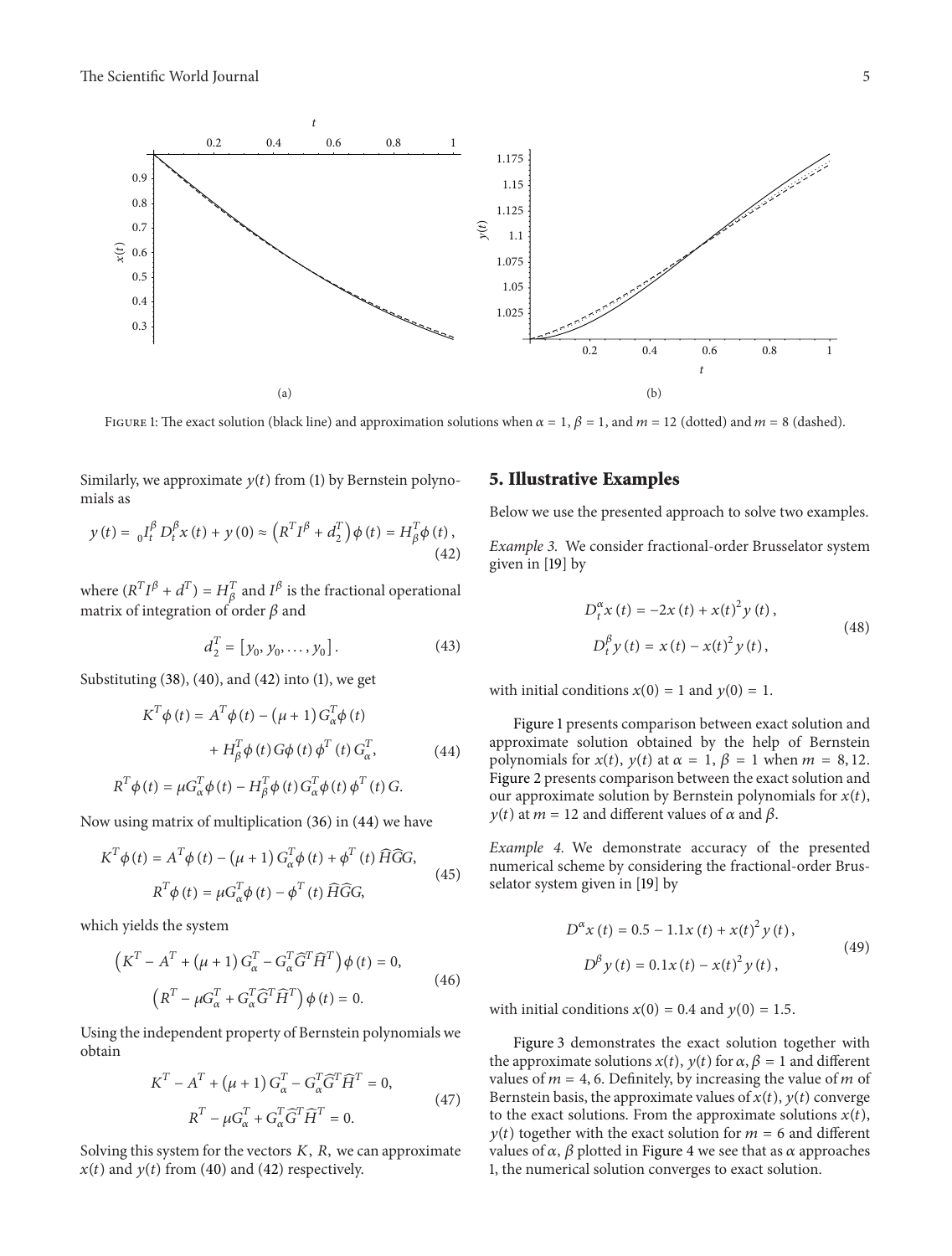





(dashed).